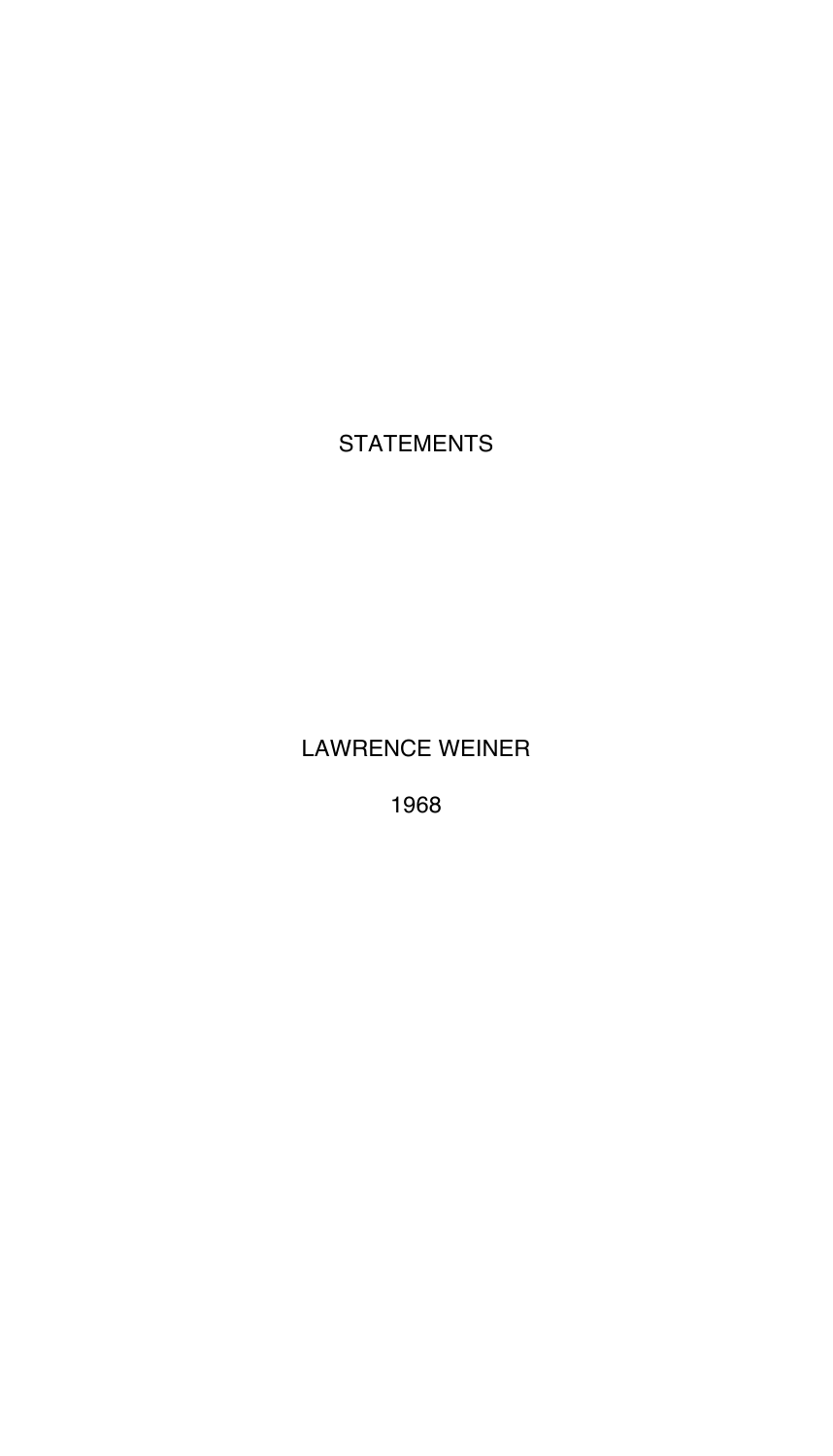Certain Specific Statements are reproduced by kind permission of the people who own them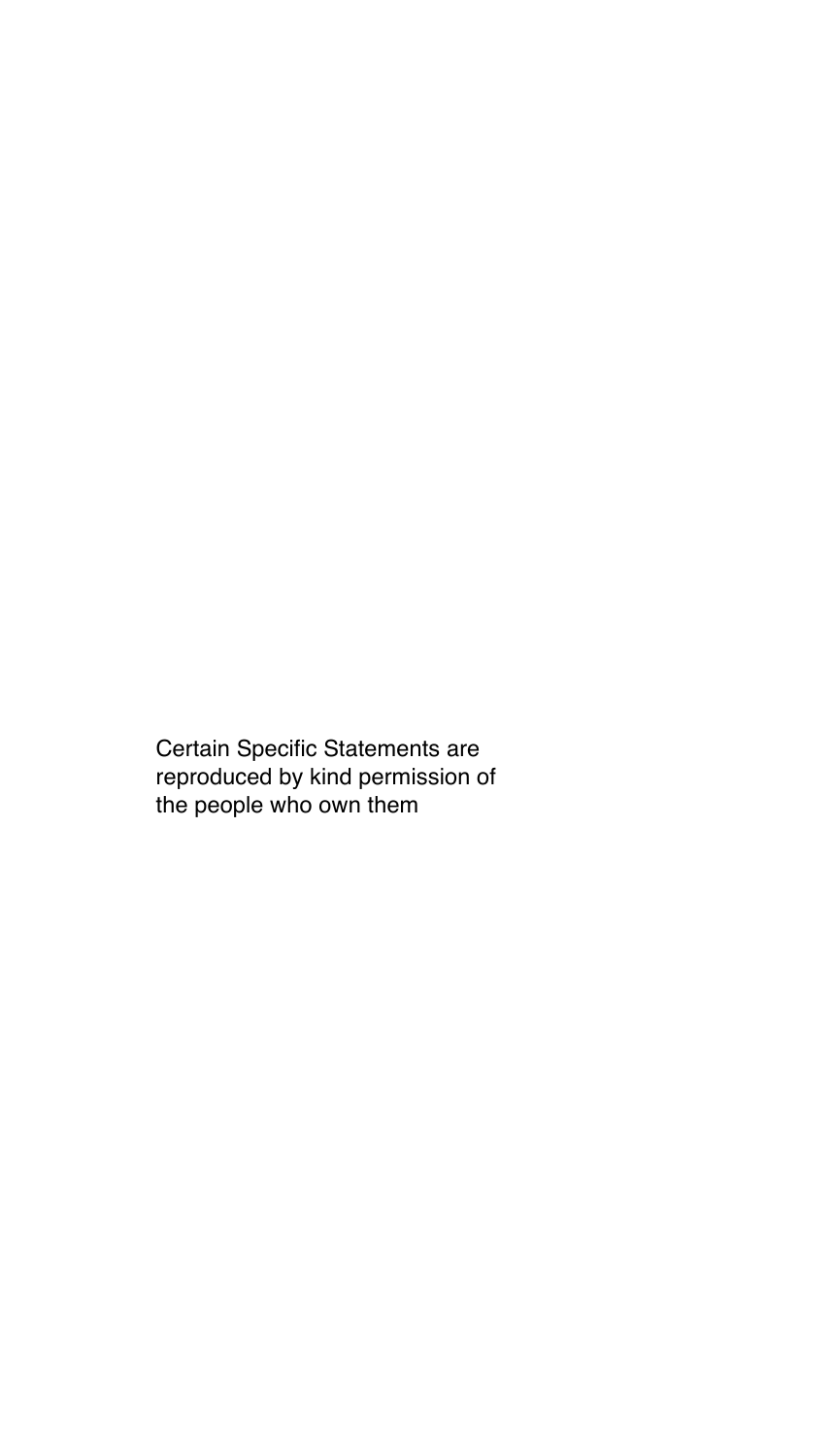General Statements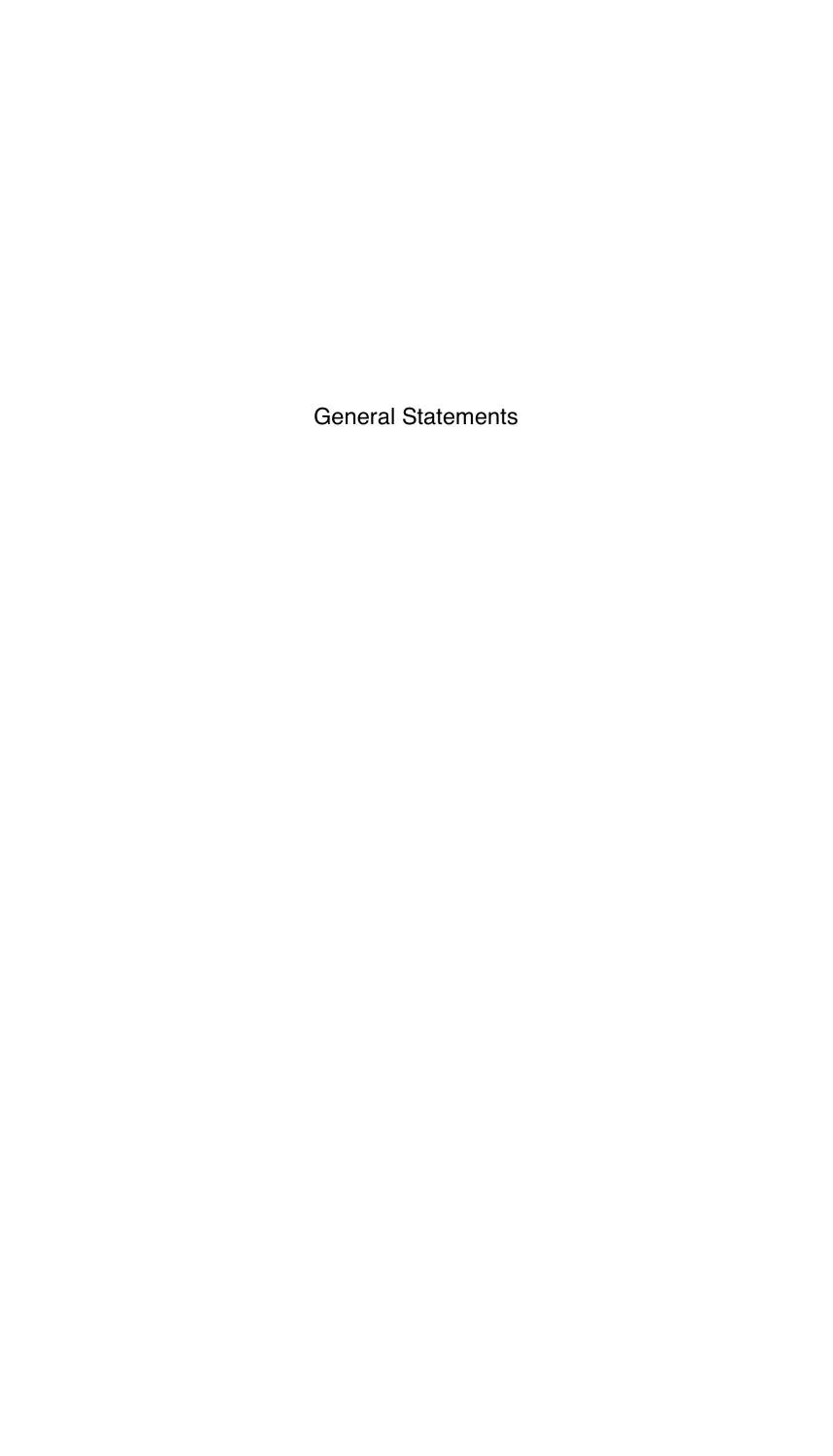A field cratered by structured simul taneous TNT explosions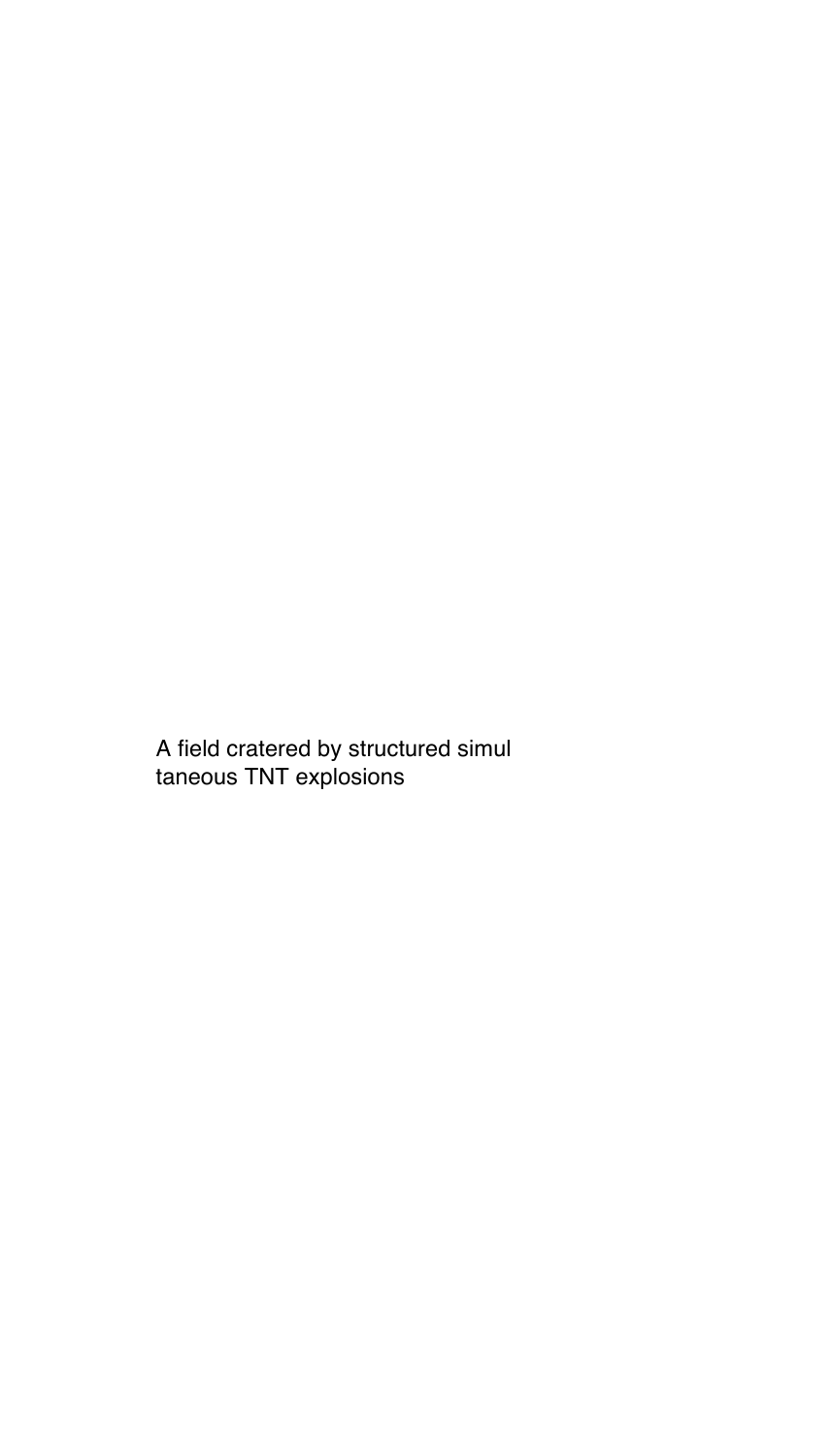A removal of an amount of earth from the ground The intrusion into this hole of a st andard processed material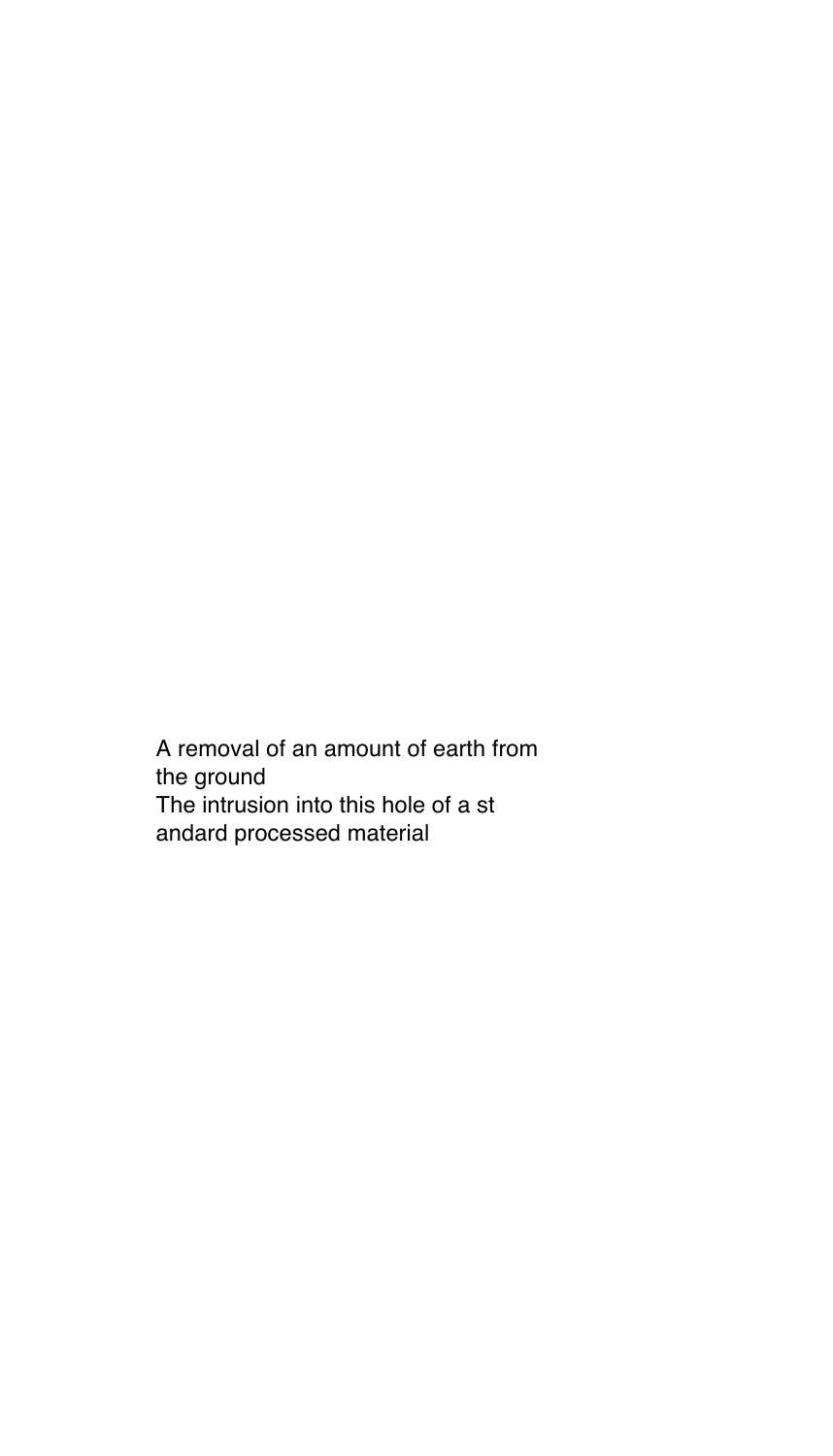One sheet of plywood secured to the floor or wall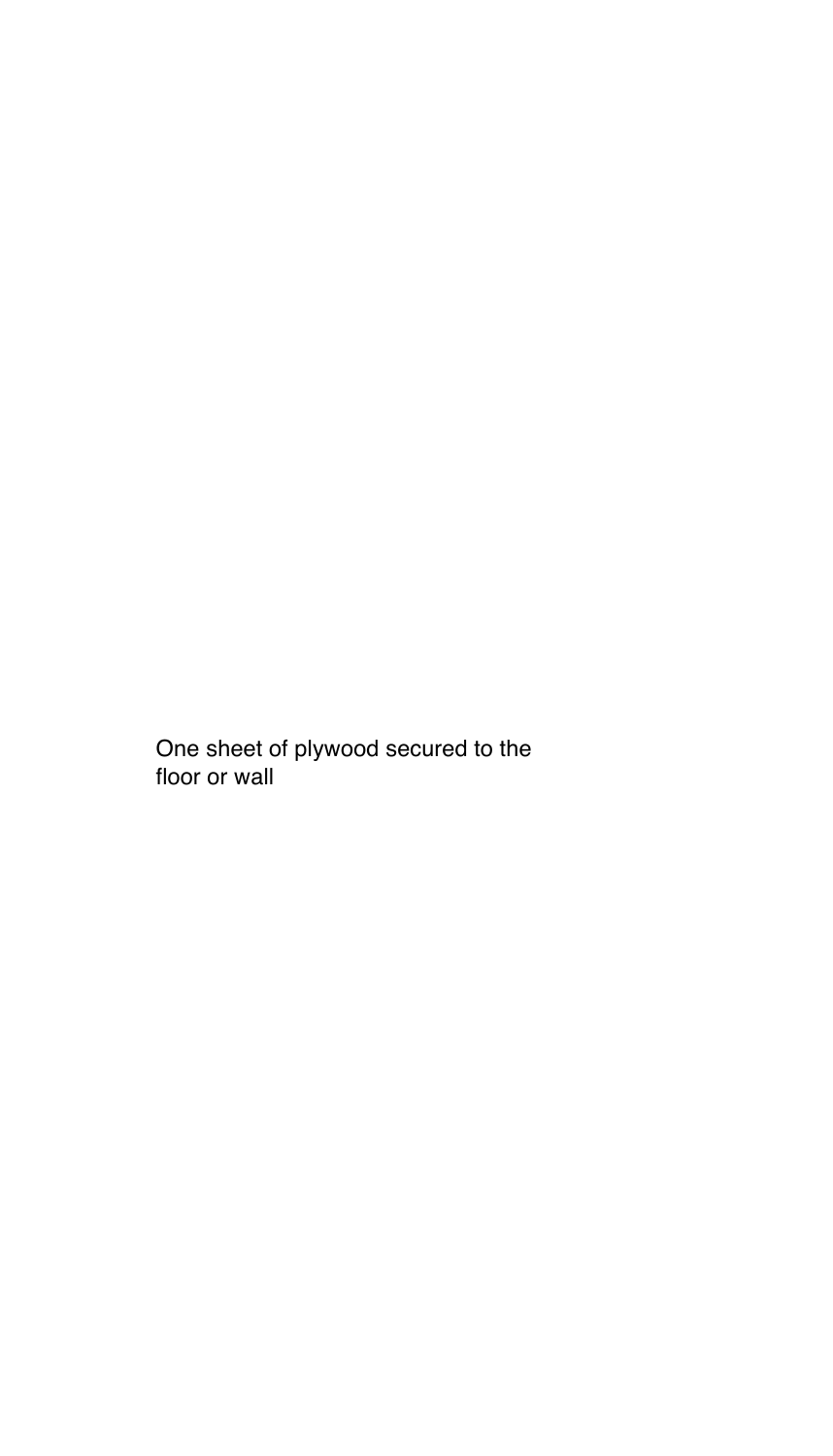One regular rectangular object place d across an international boundary a llowed to rest then turned to and tu rned upon to intrude the portion of one country into the other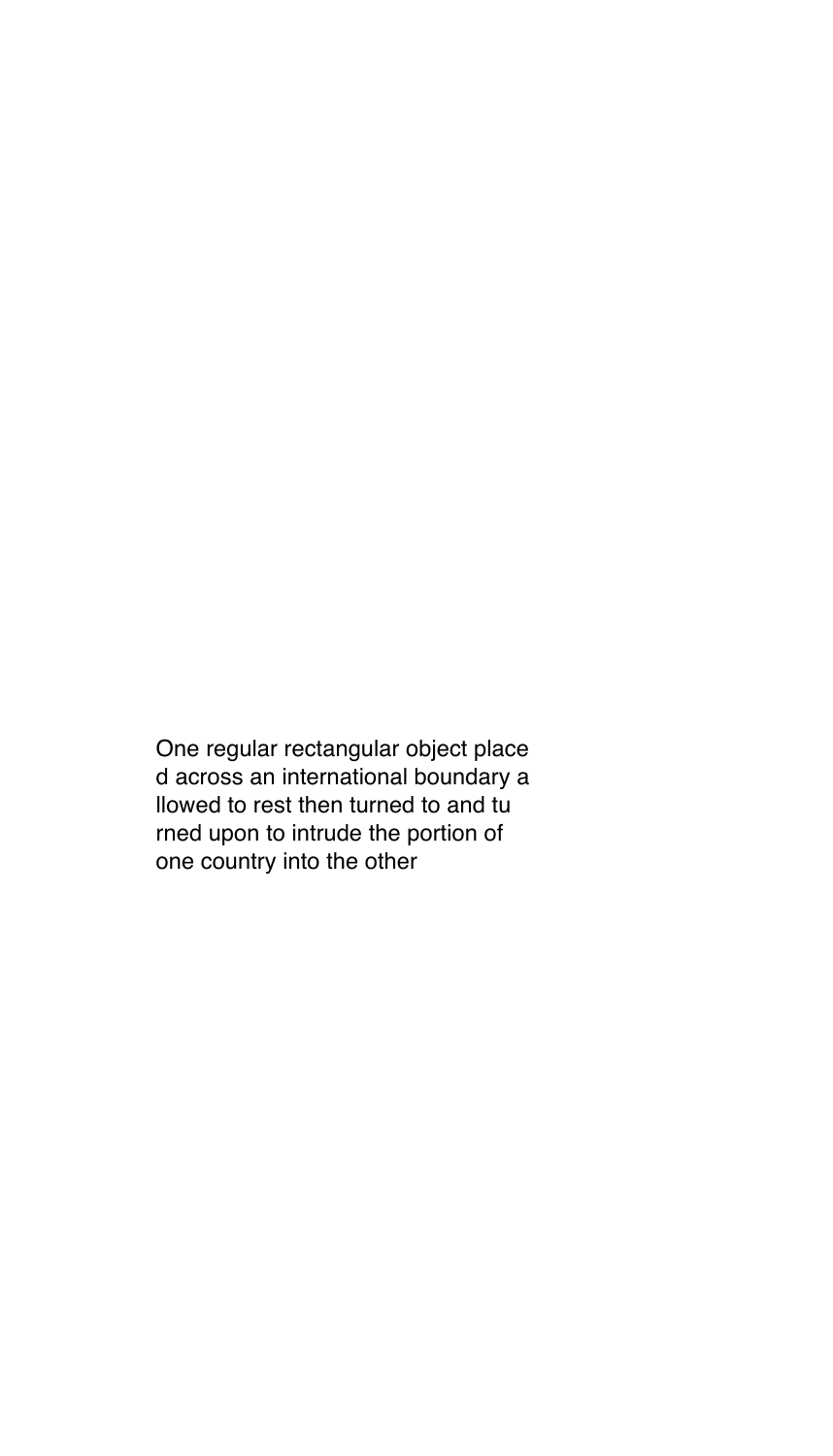A removal to the lathing or support wall of plaster or wall board from a wall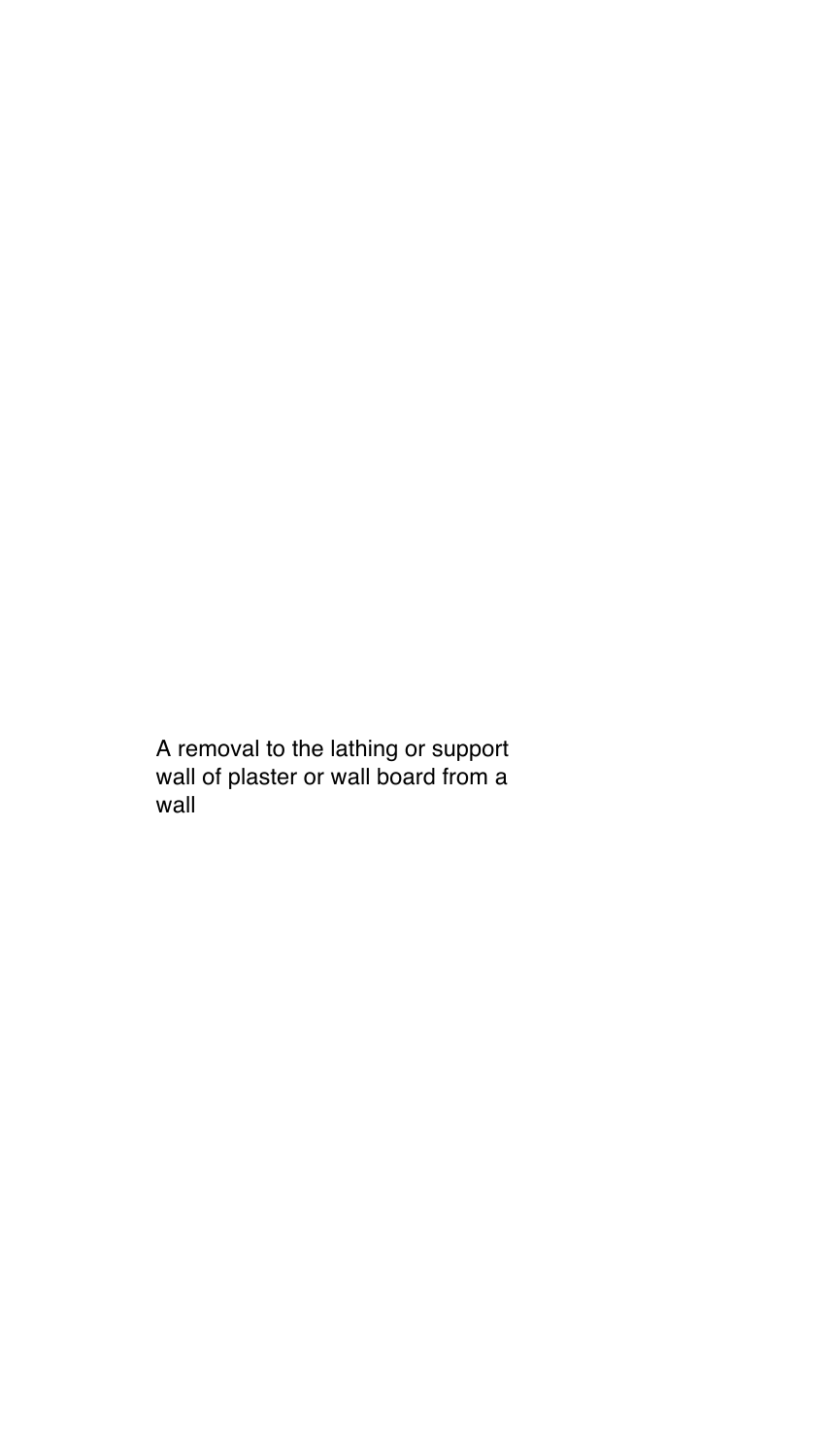One standard dye marker thrown into the sea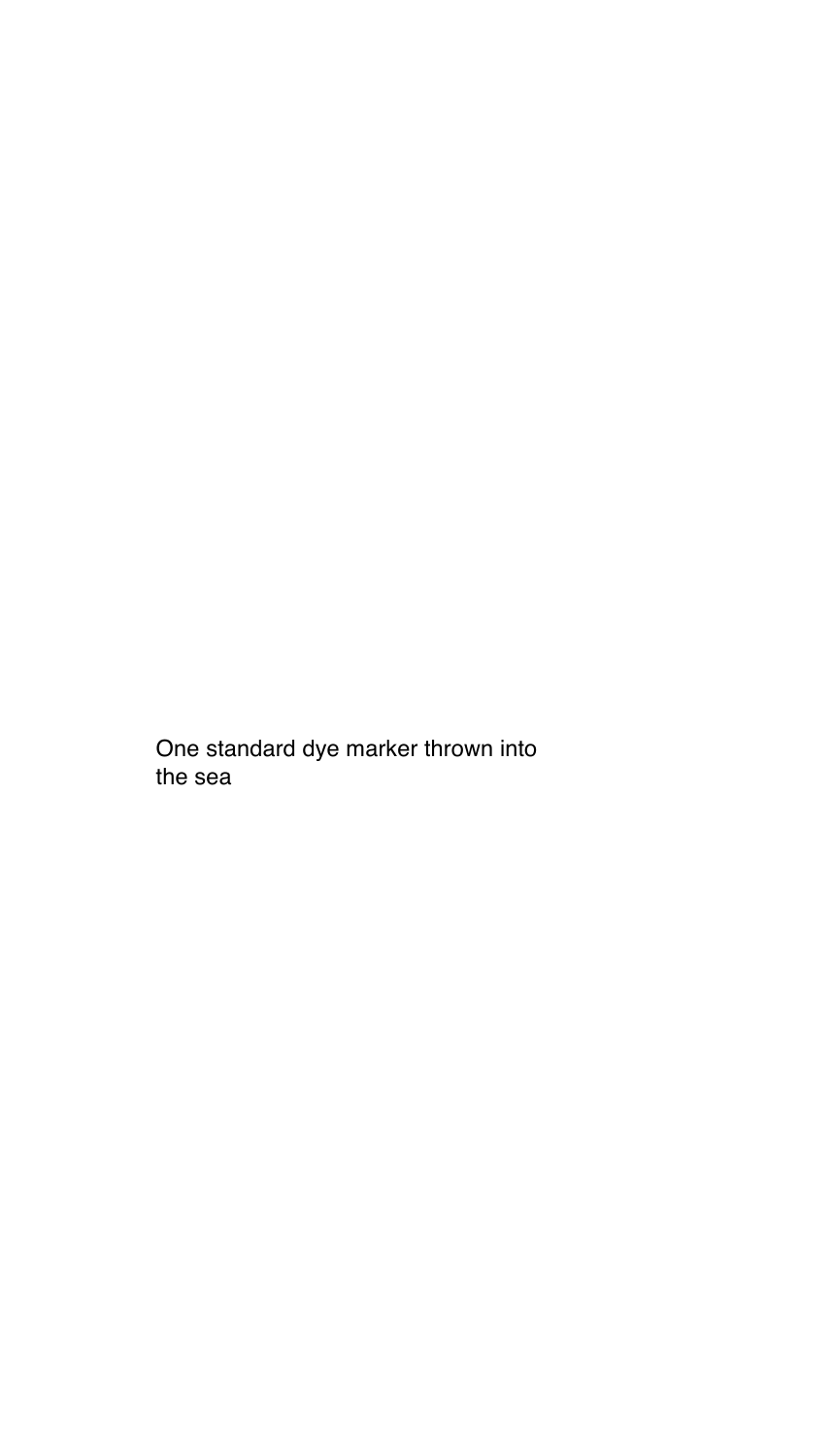A piece of masonite painted allowed to dry Sanded for a certain time elapsure w ith a standard flat finishing sander And secured to the wall or floor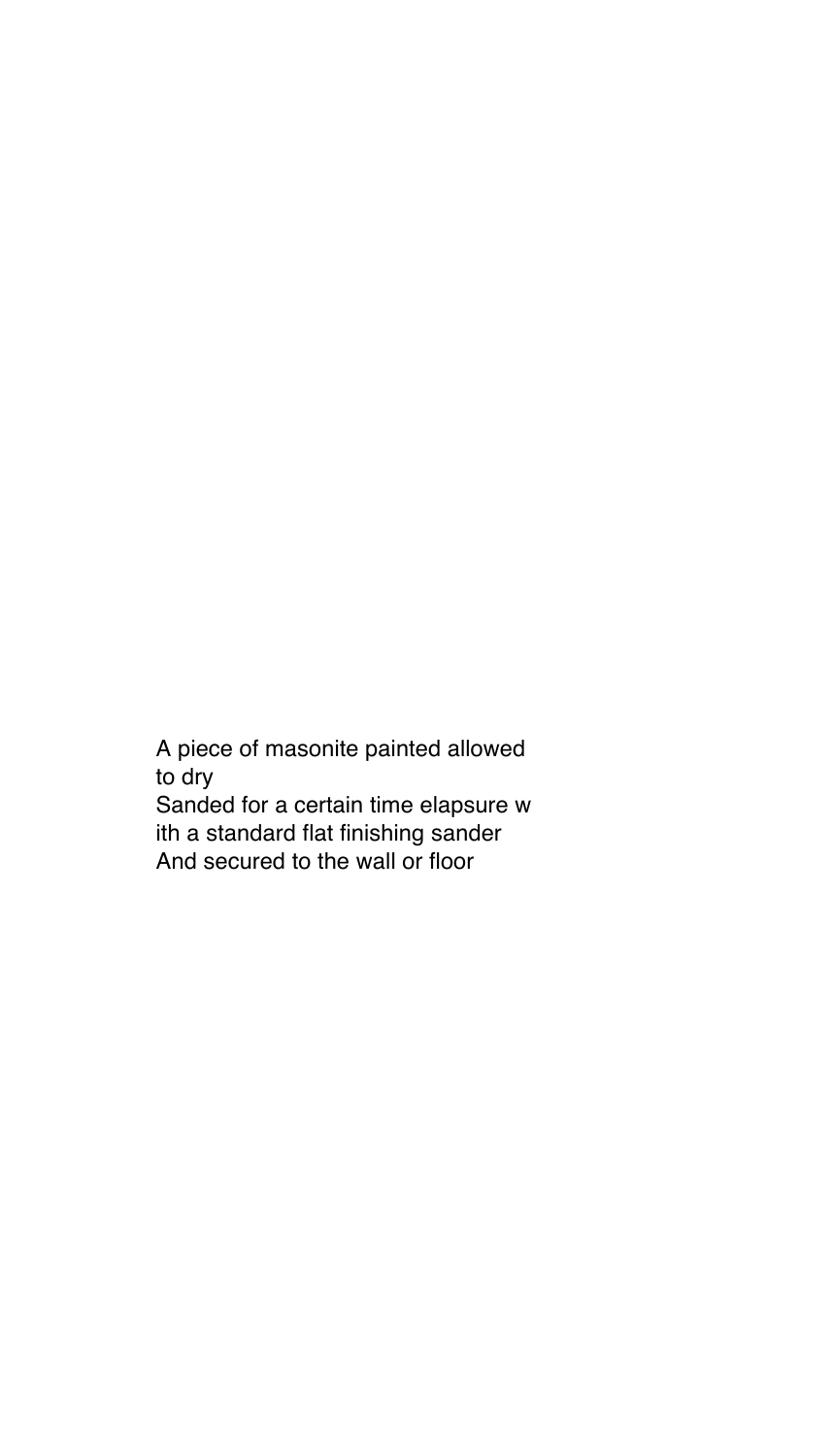One sheet of transparent plastic sec ured to the floor or wall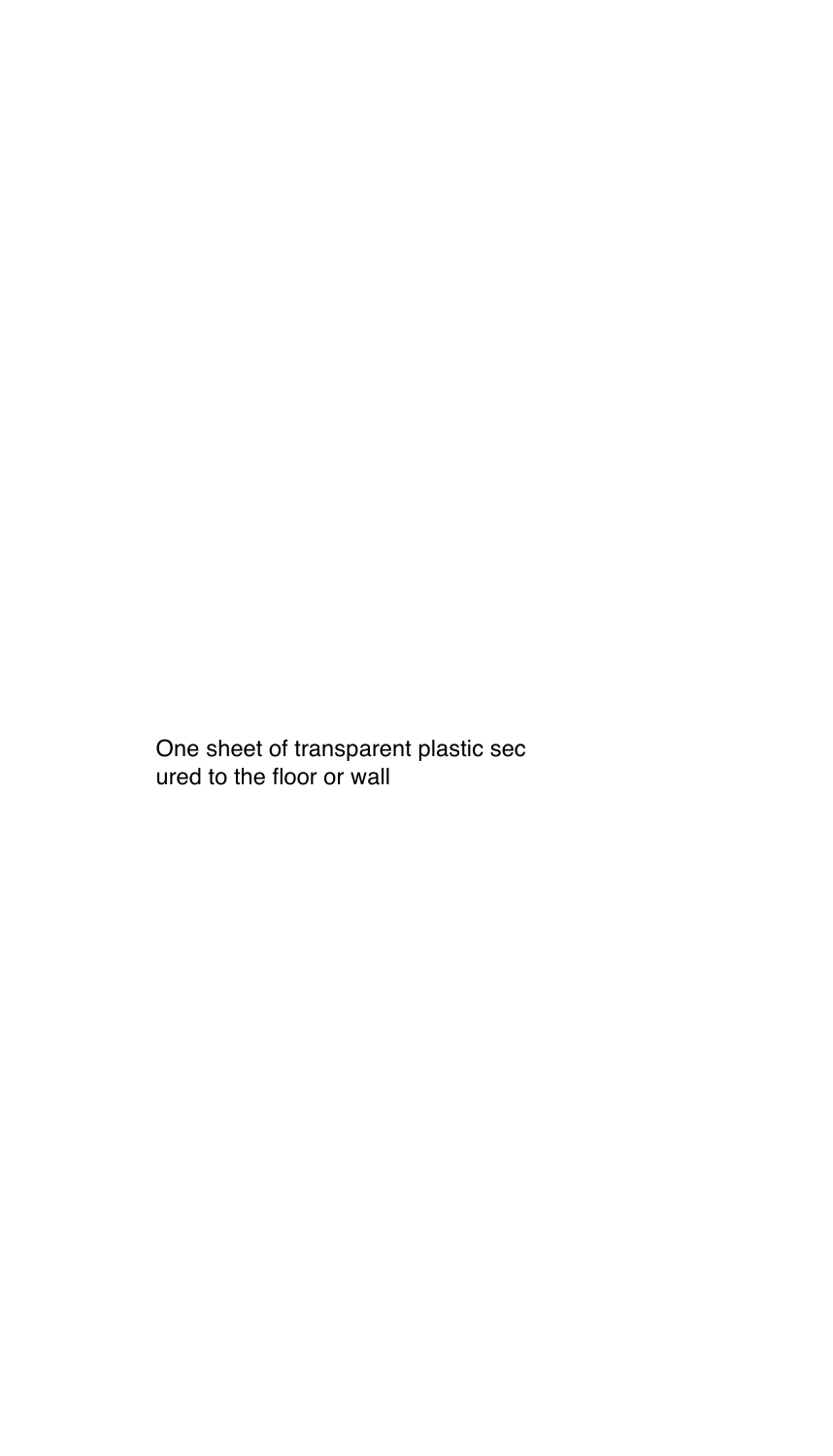A rectangular canvass and stretcher support with a rectangular removal f rom one of the four corners sprayed with paint for a time elapsure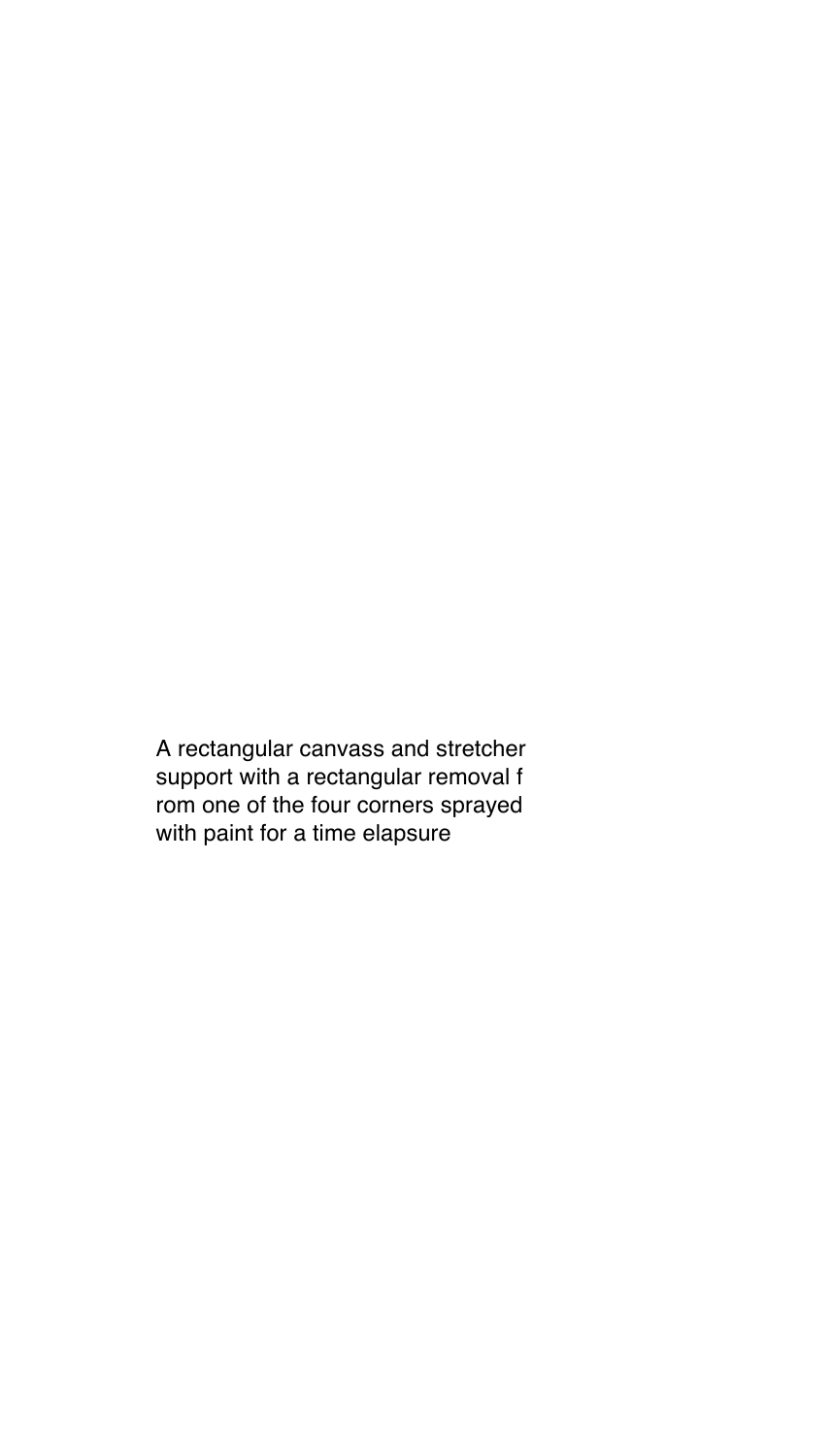Common steel nails driven into the f loor at points designated at time of installation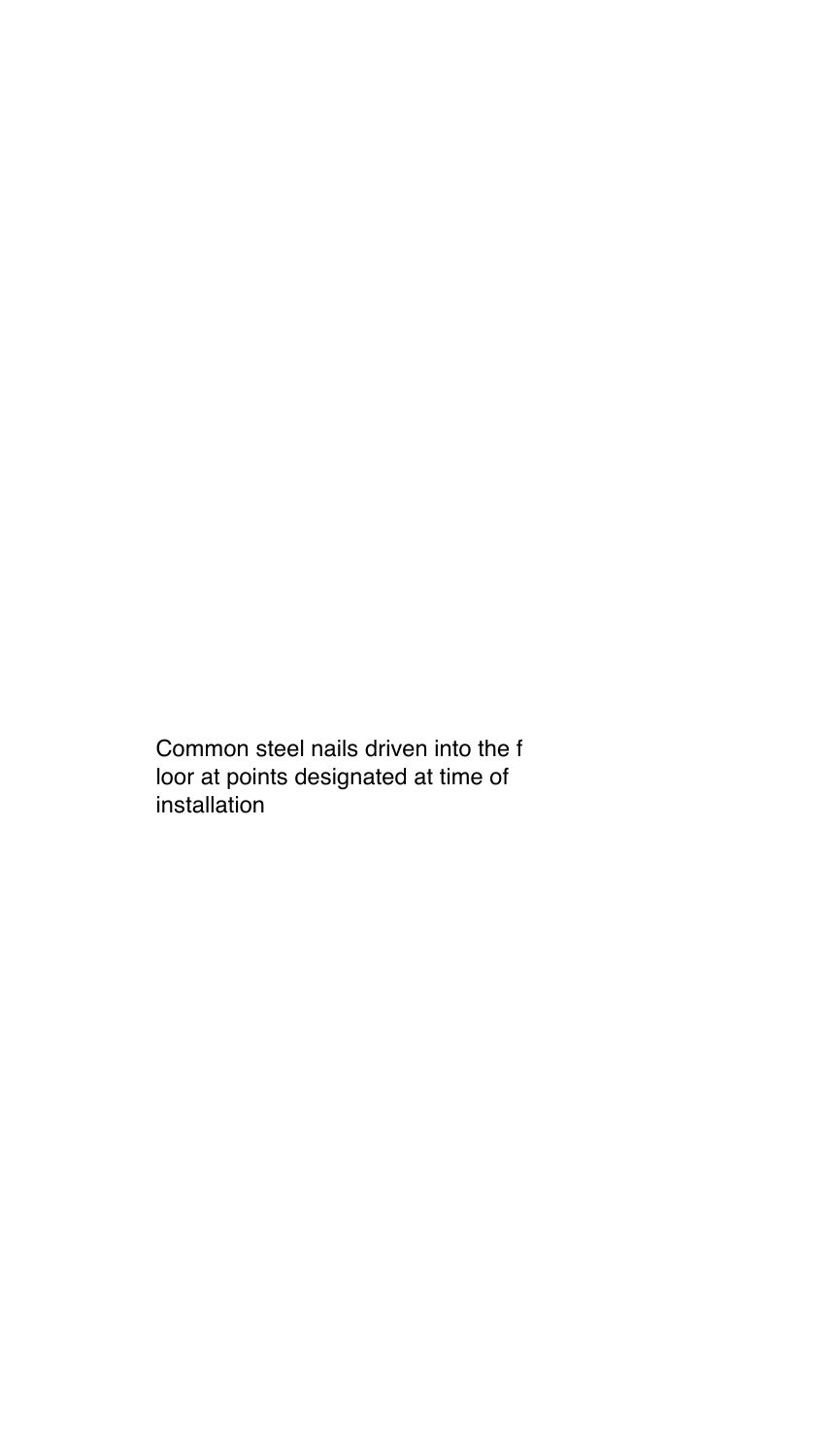An amount of paint poured directly u pon the floor and allowed to dry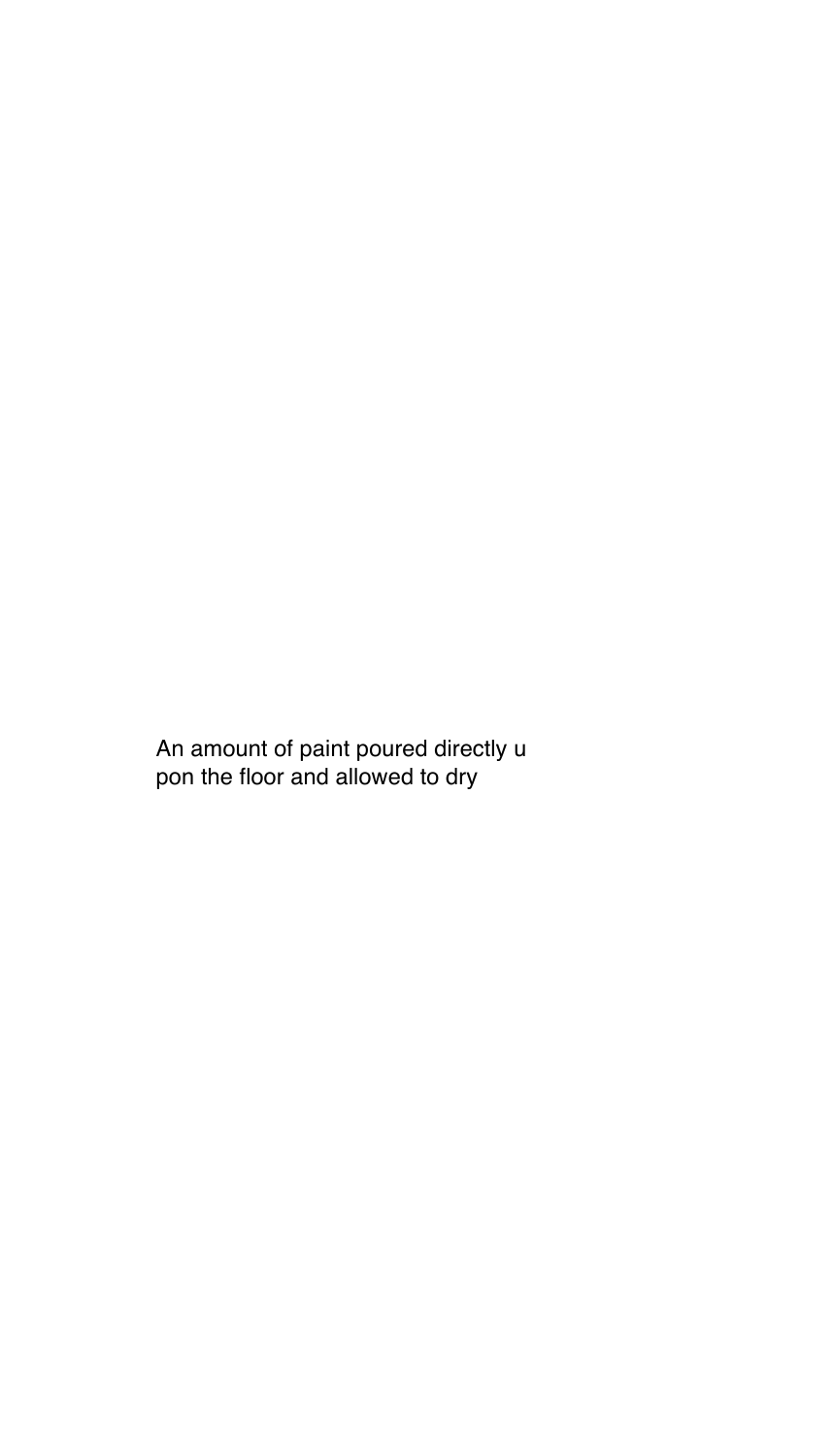A series of stakes set in the ground at regular intervals to form a recta ngle Twine strung from stake to stake to

demark a grid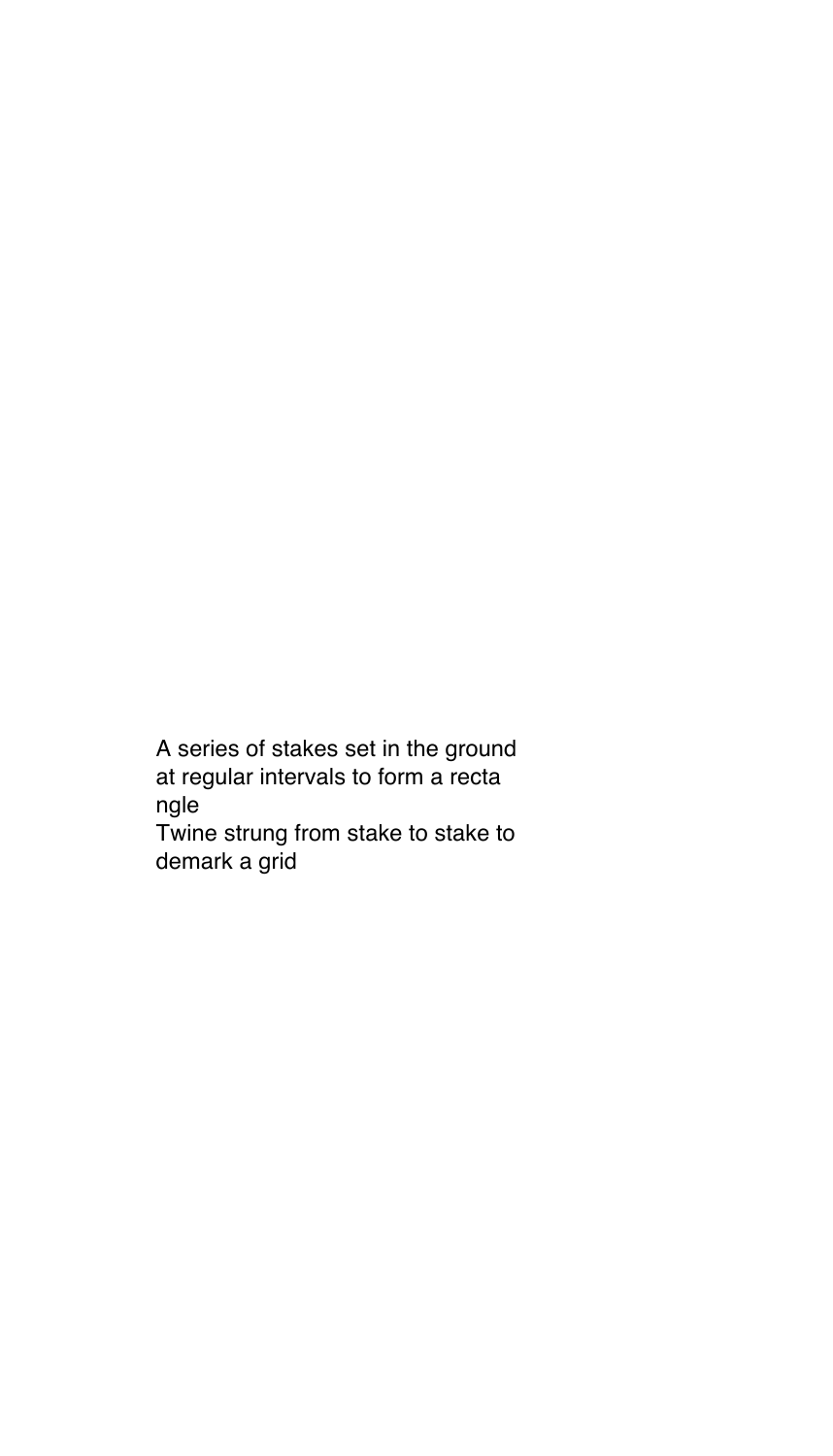Specific Statements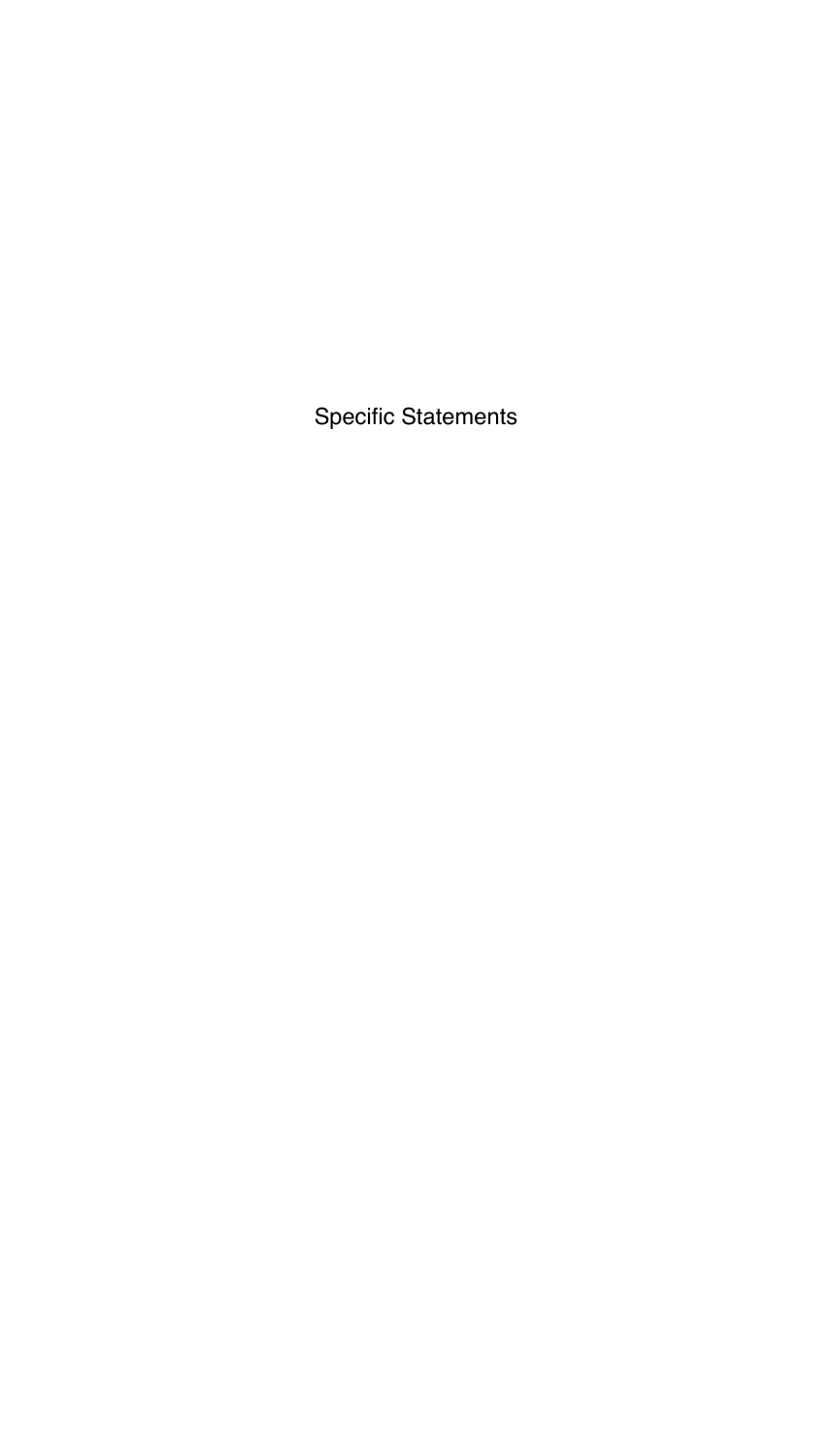Two sheets of standard 8-1/2" X 11" typ ing paper bonded at equal distance f rom on either side of the white line of the Los Angeles Freeway The utilization of a broken double o r otherwise line in no way alters th e intent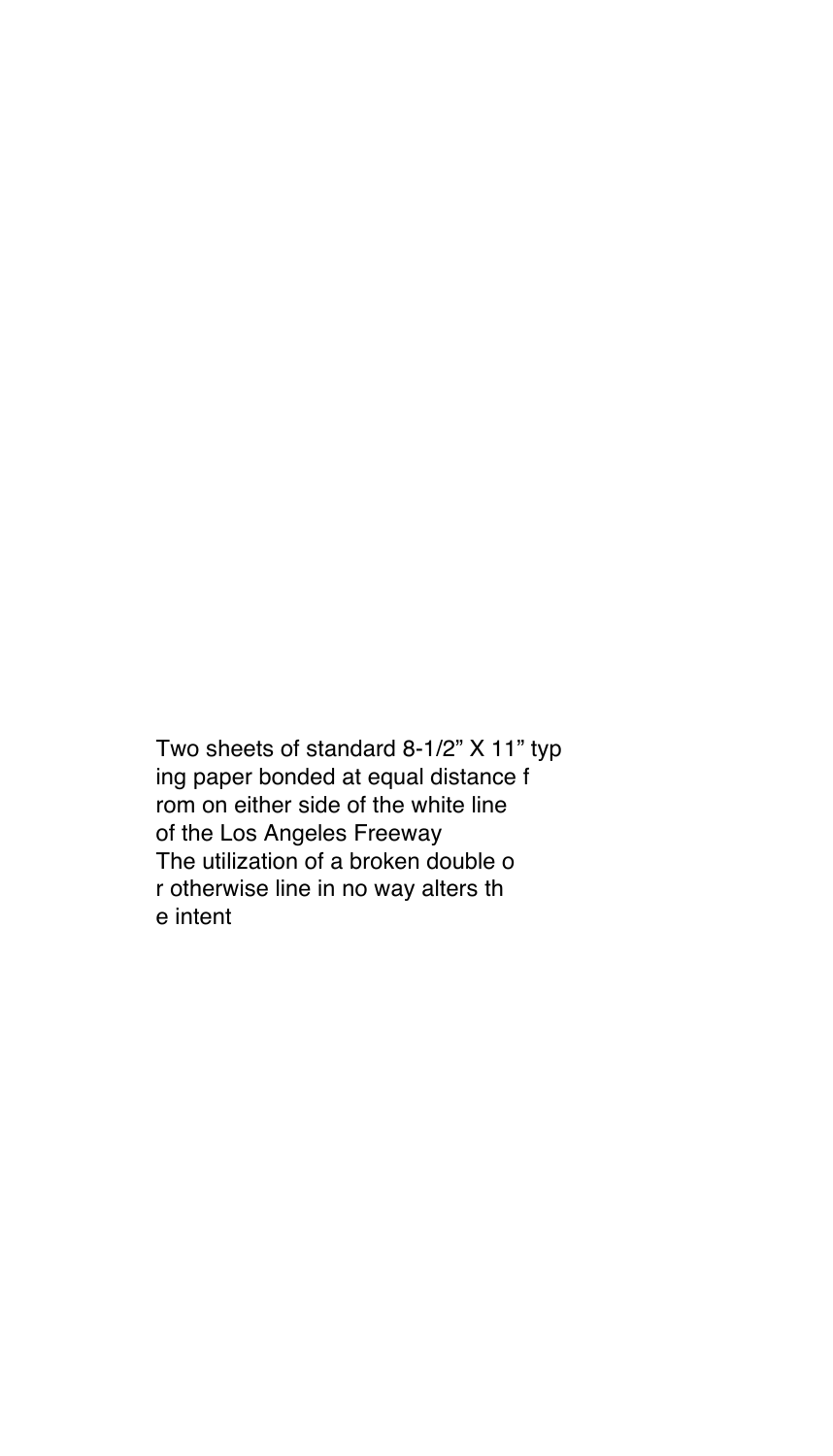Three minutes of forty pound pressur e spray of white highway paint upon a well tended lawn The lawn is allowed to grow and not tended until the grass is free of al l vestiges of white highway paint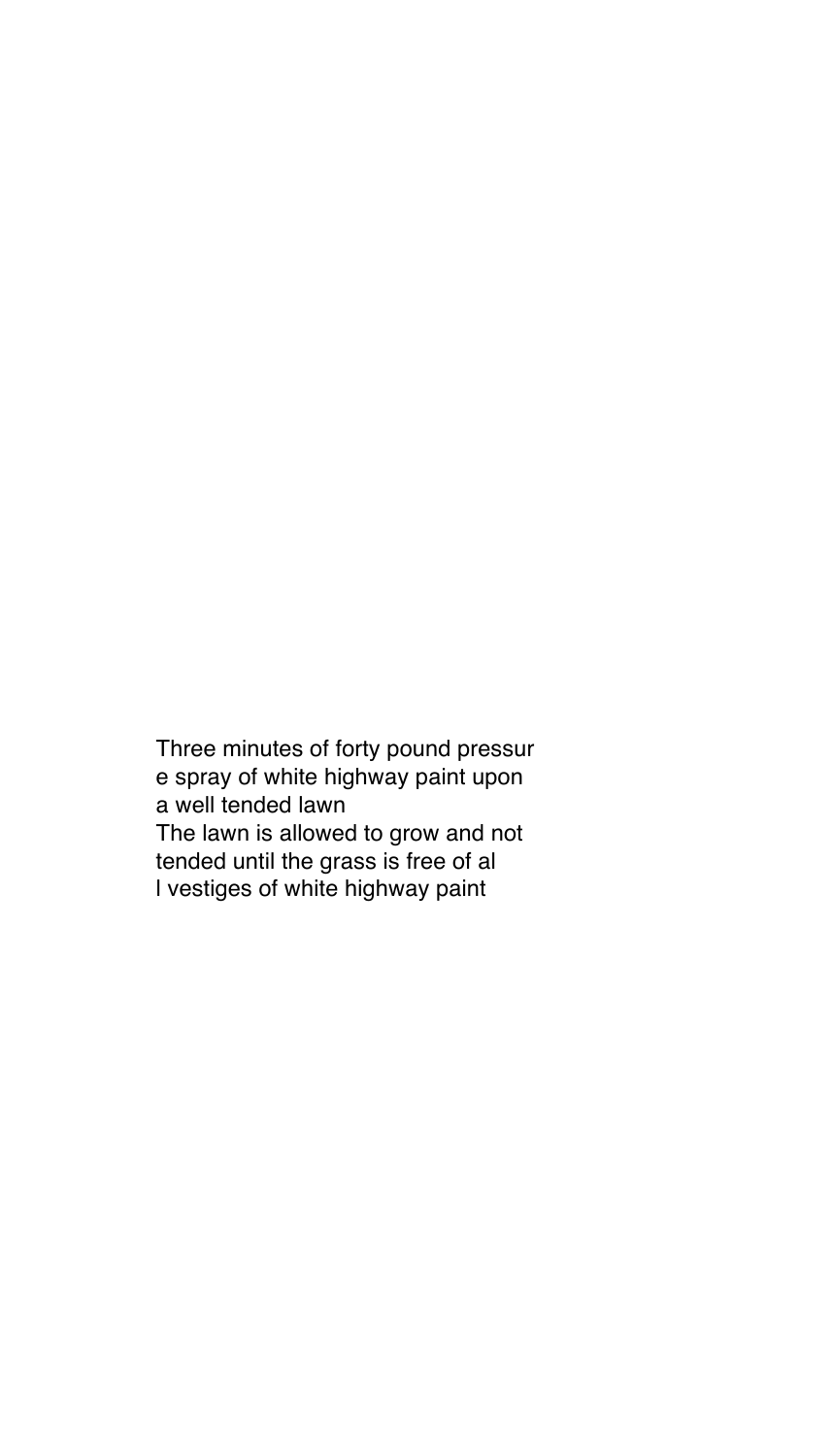One sheet of clear plexiglass of arb Itrary size and thickness secured at the four corners and exact center by screws to the floor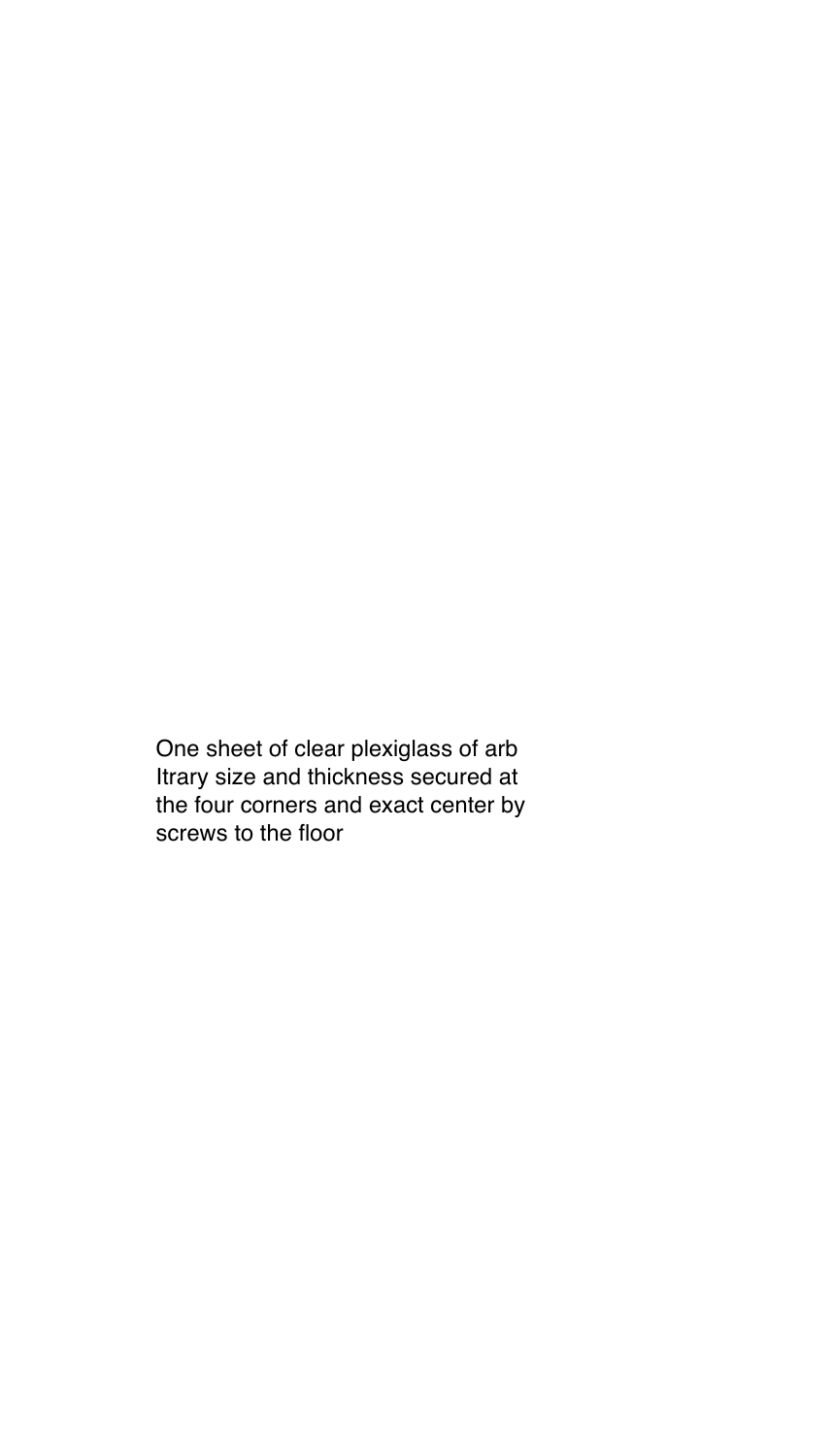One square limestone slab of arbitra ry thickness One sheet of brown wrapping paper bo nded even with the edges to the top surface of the limestone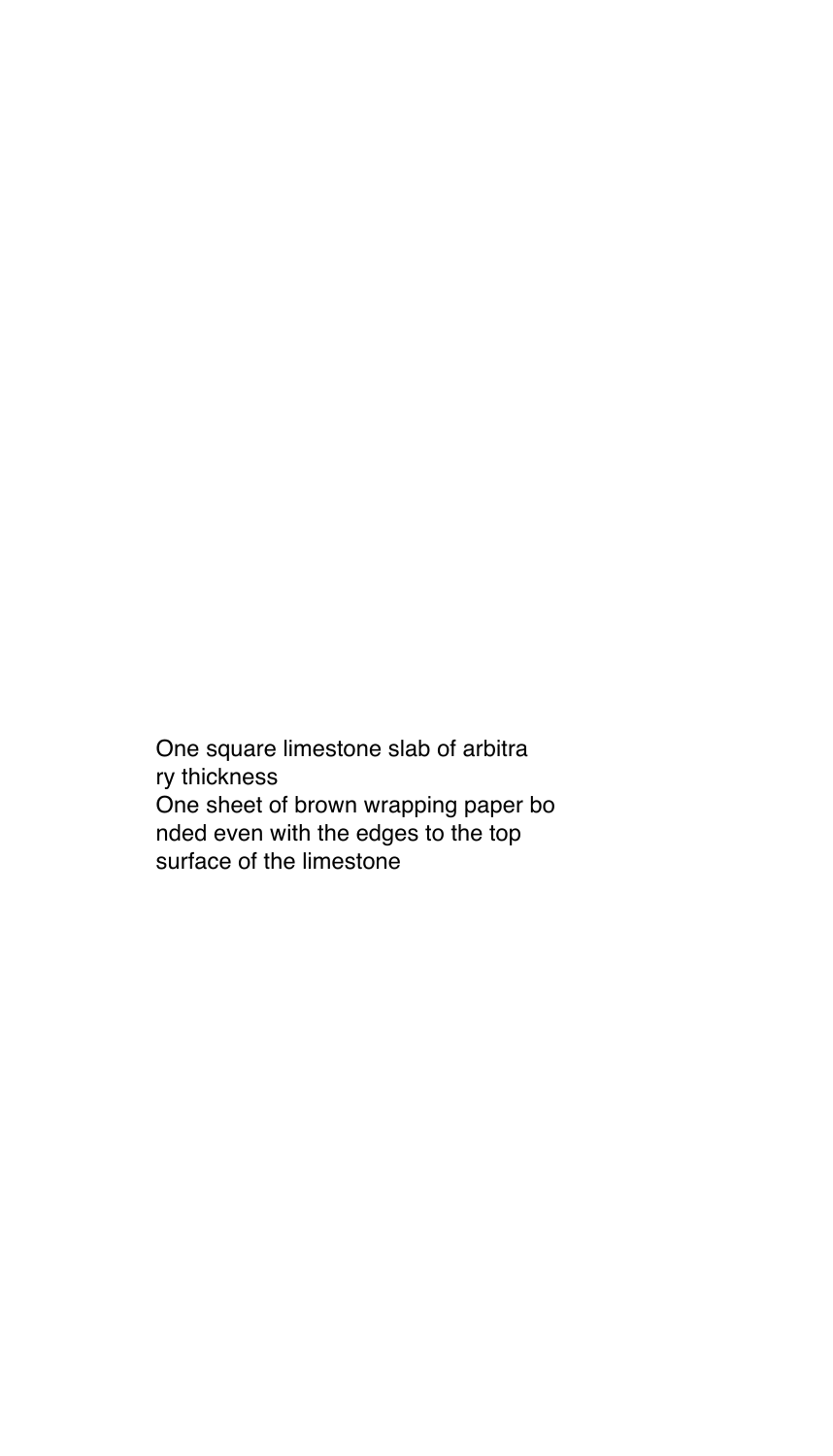One hole in the ground approximately one foot by one foot by one foot One gallon water base white paint po ured into this hole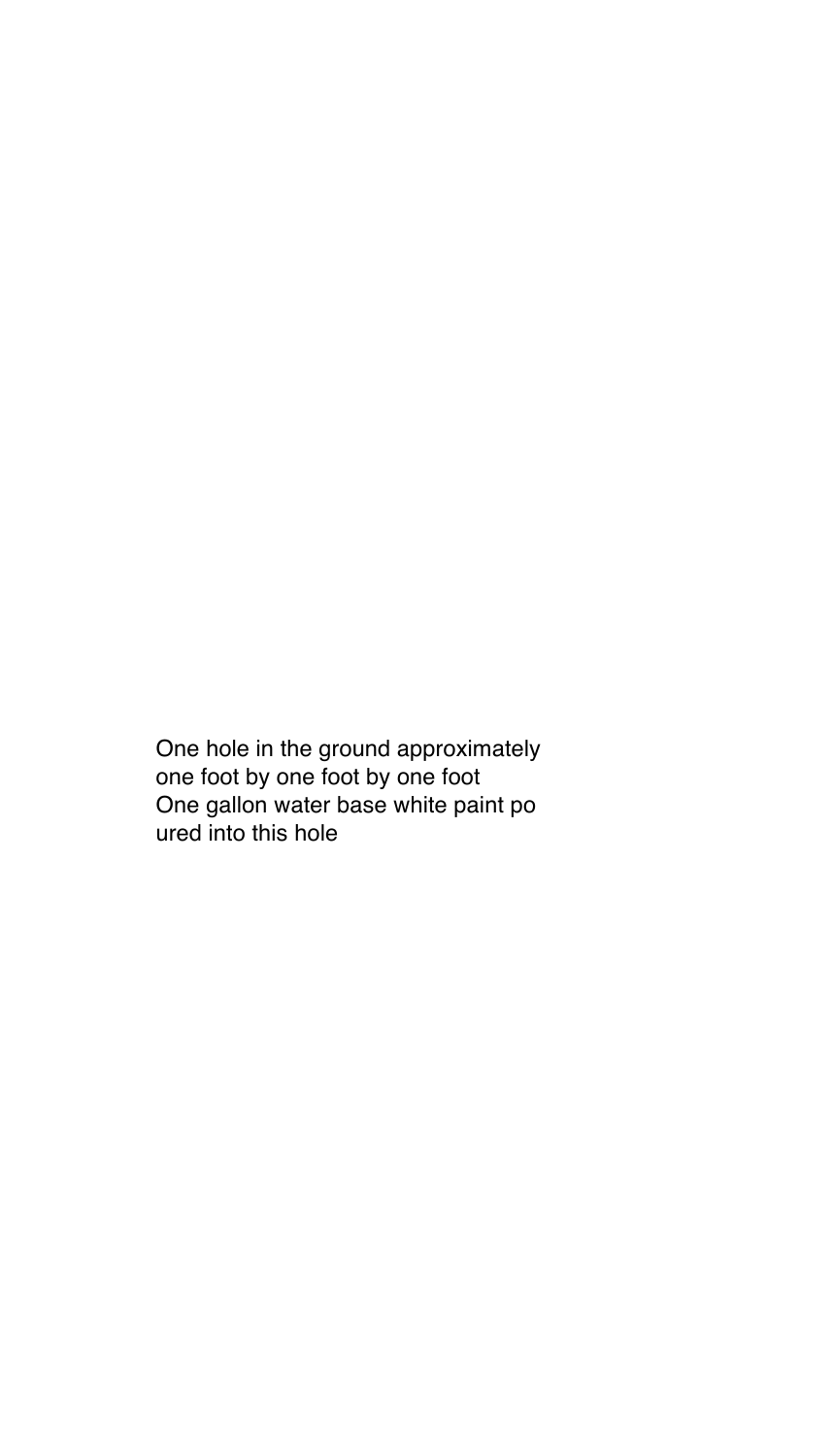Four strips of linoleum of arbitrary width cemented to the floor edge to edge with the forth strip one width shorter than the preceding three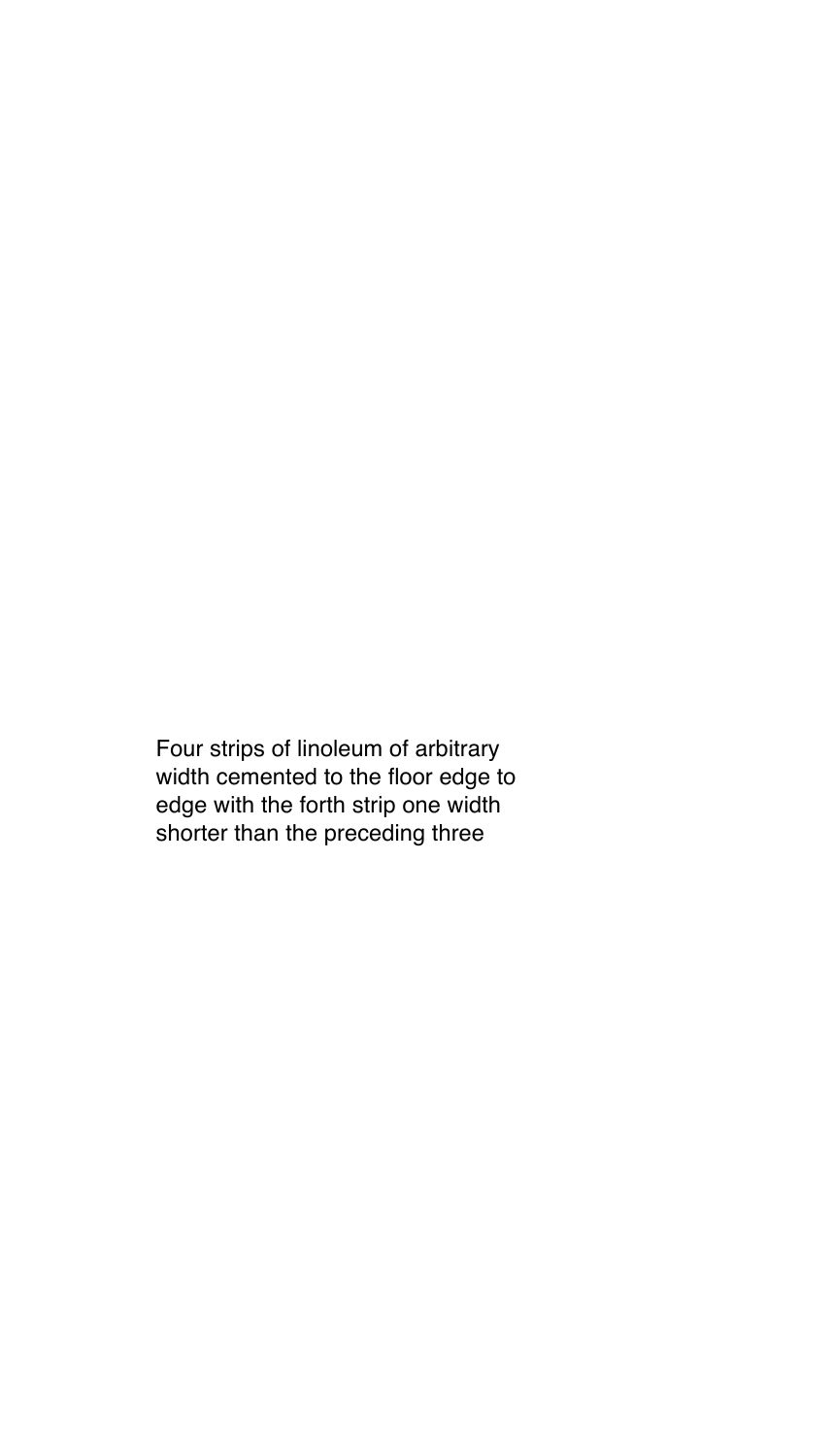One aerosol can of enamel sprayed to conclusion directly upon the floor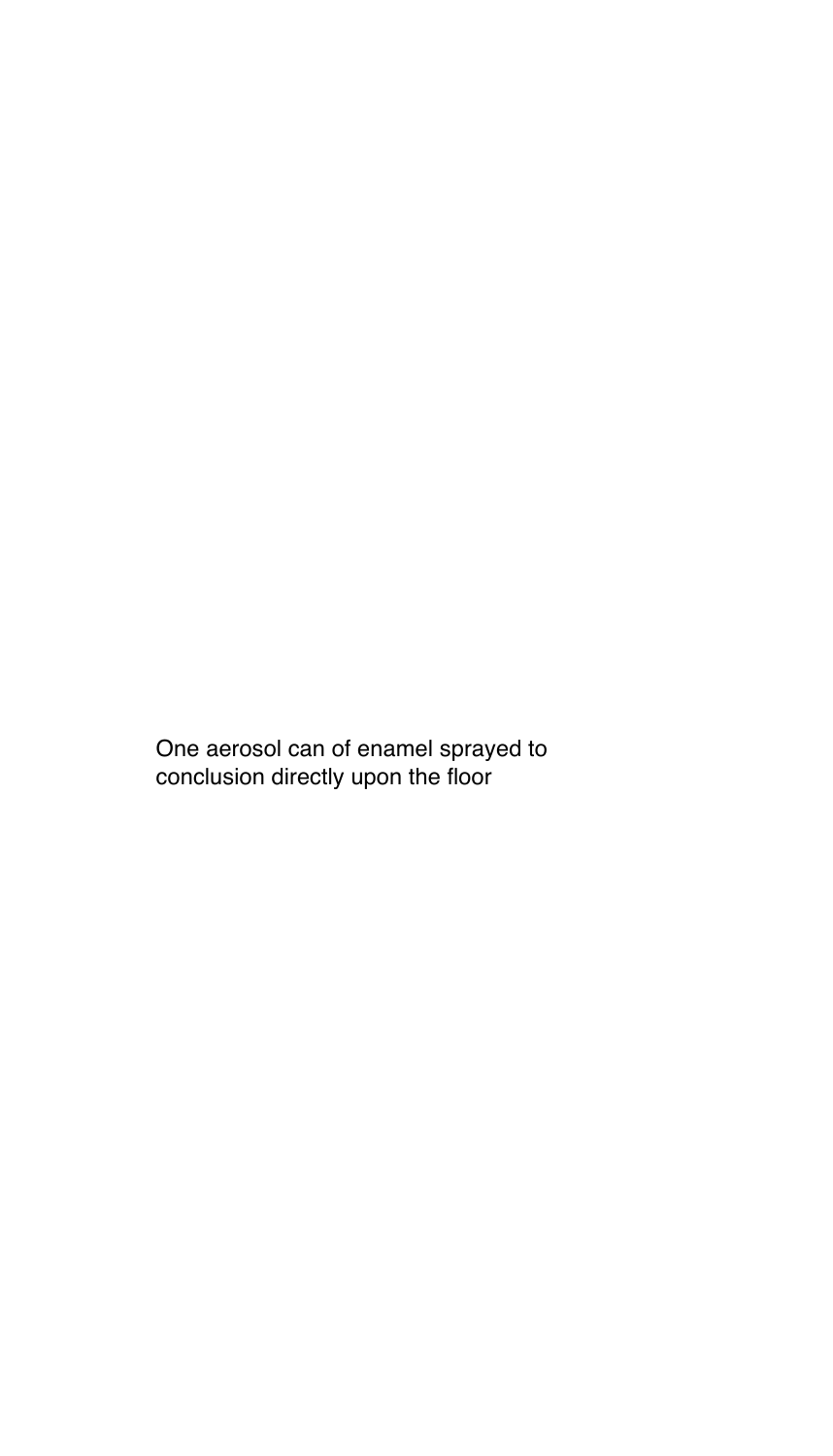One standard interior grade sheet fo ur foot by eight foot by three quart er inch plywood secured at the four corners and exact center by screws t o the wall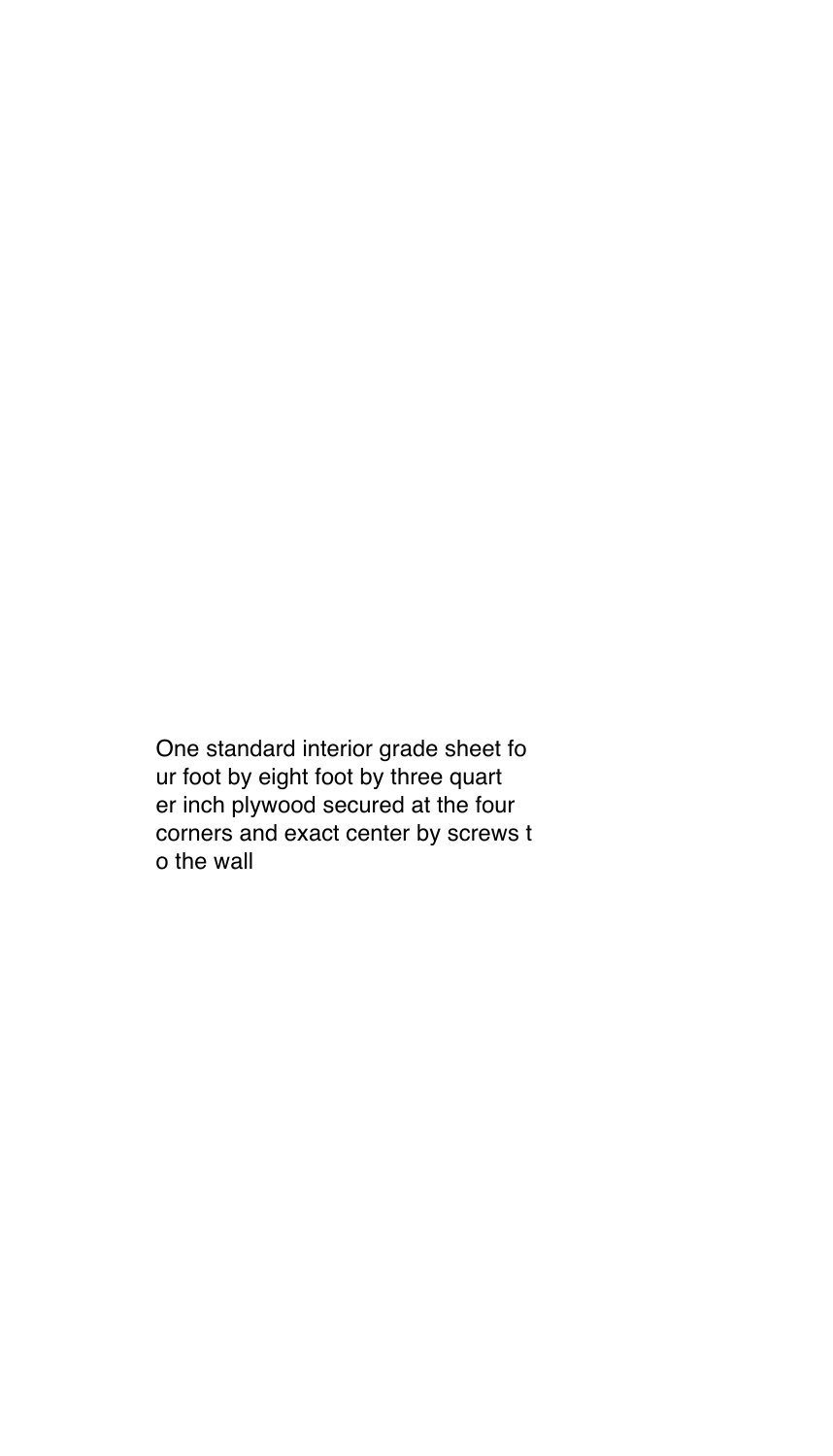One quart exterior green enamel thro wn on a brick wall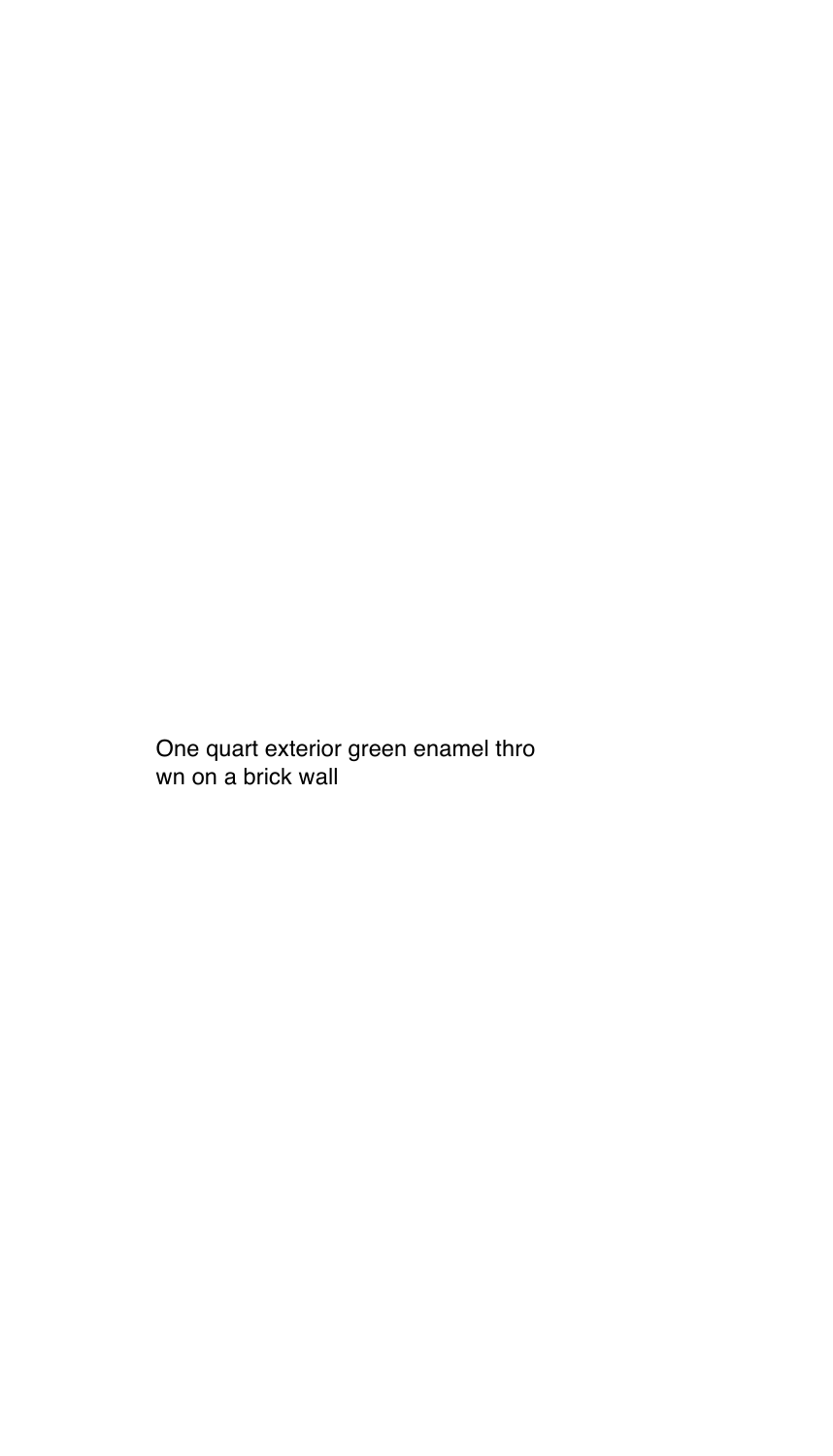A sheet of brown paper of arbitrary width and length of twice that width with a removal of the same proportio ns glued to the floor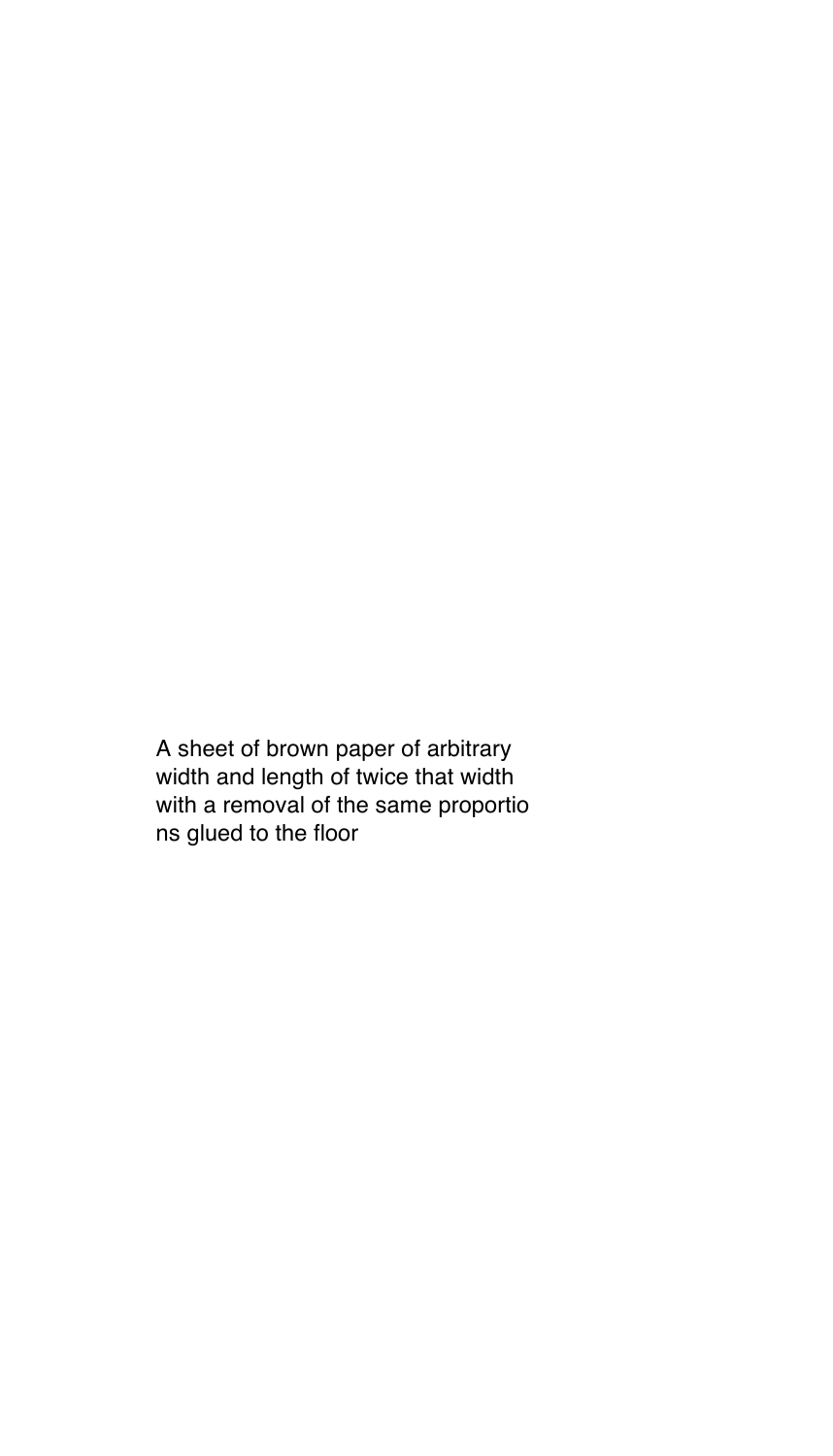A 2" wide 1" deep trench cut across a standard one car driveway